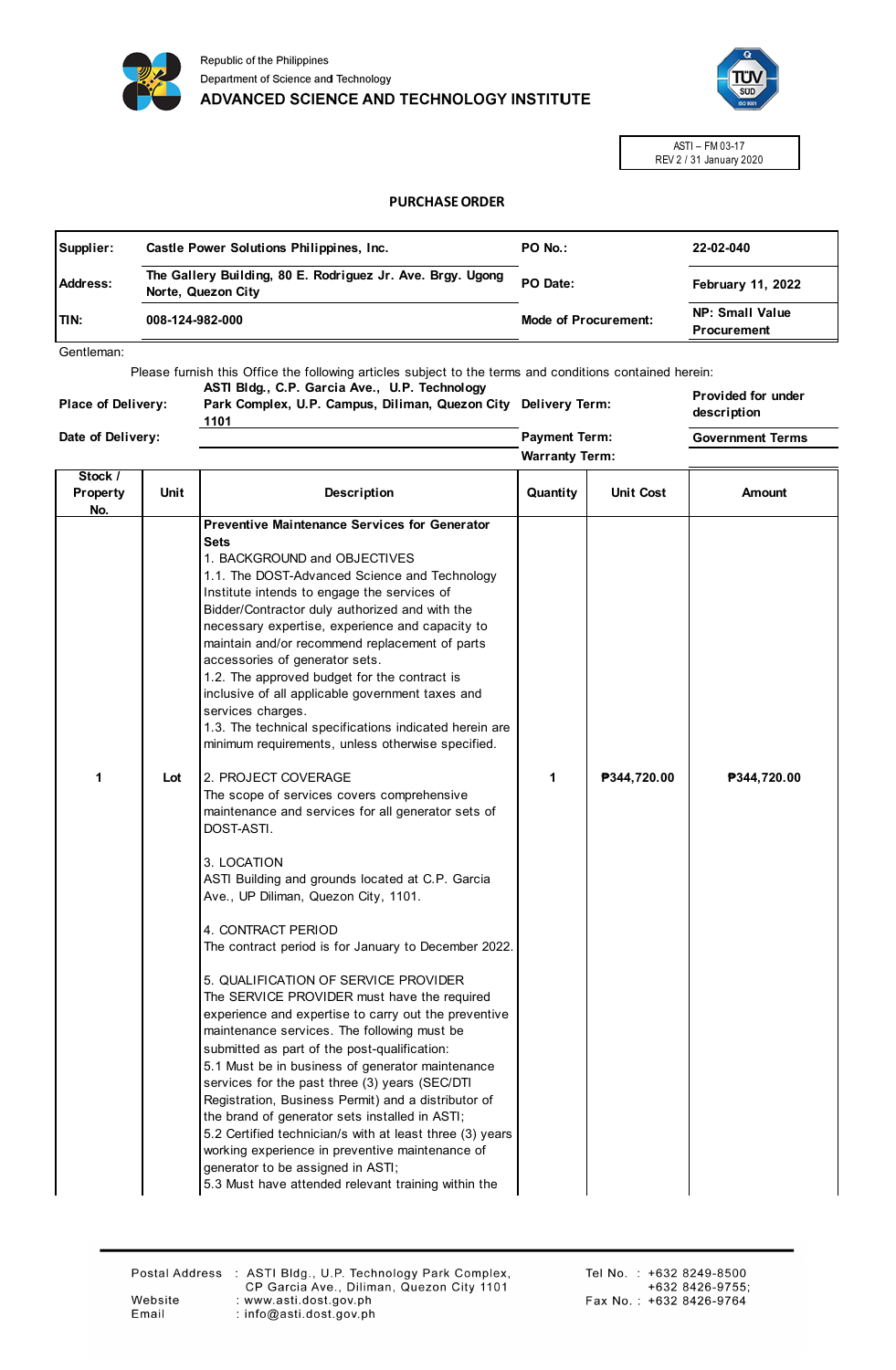last three (3) years, as evidenced by Training Certificates of technicians who will be assigned to ASTI and EPDC (submit certification of the generator technician); 5.4 Proven track record in rendering satisfactory provision of generator maintenance services (submit a copy of certificate of satisfactory rating issued by current or previous client, other than DOST-ASTI); 6. SCOPE OF WORK ITEM NO. GENERATOR DETAILS RATING ENGINE MODEL 1 P220HE2 FG WILSON 250KVA 1300series 2 PERKINS 350KVA 1506A-e88TAG5 3 ATS 1 Panel 4 SYNCHRO PANELS 2 Panels 6.1 GENERAL PREVENTIVE MAINTENANCE 6.1.1 Cooling System 6.1.1.1 Check radiator level 6.1.1.2 Check water leaks, if any 6.1.1.3 Check all radiator hoses 6.1.2 Fuel System 6.1.2.1 Check fuel level 6.1.2.1 Check fuel filters 6.1.3 Air Induction and Exhaust System 6.1.3.1 Check Air Cleaner 6.1.3.2 Check Exhaust Pipe 6.1.4 Lubrication System 6.1.5 Check Oil Level 6.1.5.1 Check Oil Leaks, if any 6.2 Starting System 6.2.1 Check battery cables and connections 6.2.2 Check battery fluid and terminals 6.2.3 Check fan belts 6.2.4 Check alternator belts 6.3 Control Panel 6.3.1 Check PBC and Module 6.3.2 Check all fuses 6.3.3 Check all electrical connections 6.4 Testing 6.4.1 Testing without load 6.4.1.1 Voltage 6.4.1.2 Frequency / RPM 6.4.1.3 Oil Pressure 6.4.1.4 Water Temperature 6.4.1.5 Running Hour Meter 6.4.1.6 Battery Voltage 6.4.2 Testing with load 6.4.2.1 Voltage 6.4.2.2 Frequency / RPM 6.4.2.3 Current 6.4.2.4 Oil Pressure 6.4.2.5 Water Temperature 6.4.2.6 Test AVR and Exciter 6.5 Megger Test 6.5.1 Insulation 6.6 Battery 6.6.1 Check battery water level and refill water, if necessary. 6.6.2 Check Battery DC output voltage and charging rate.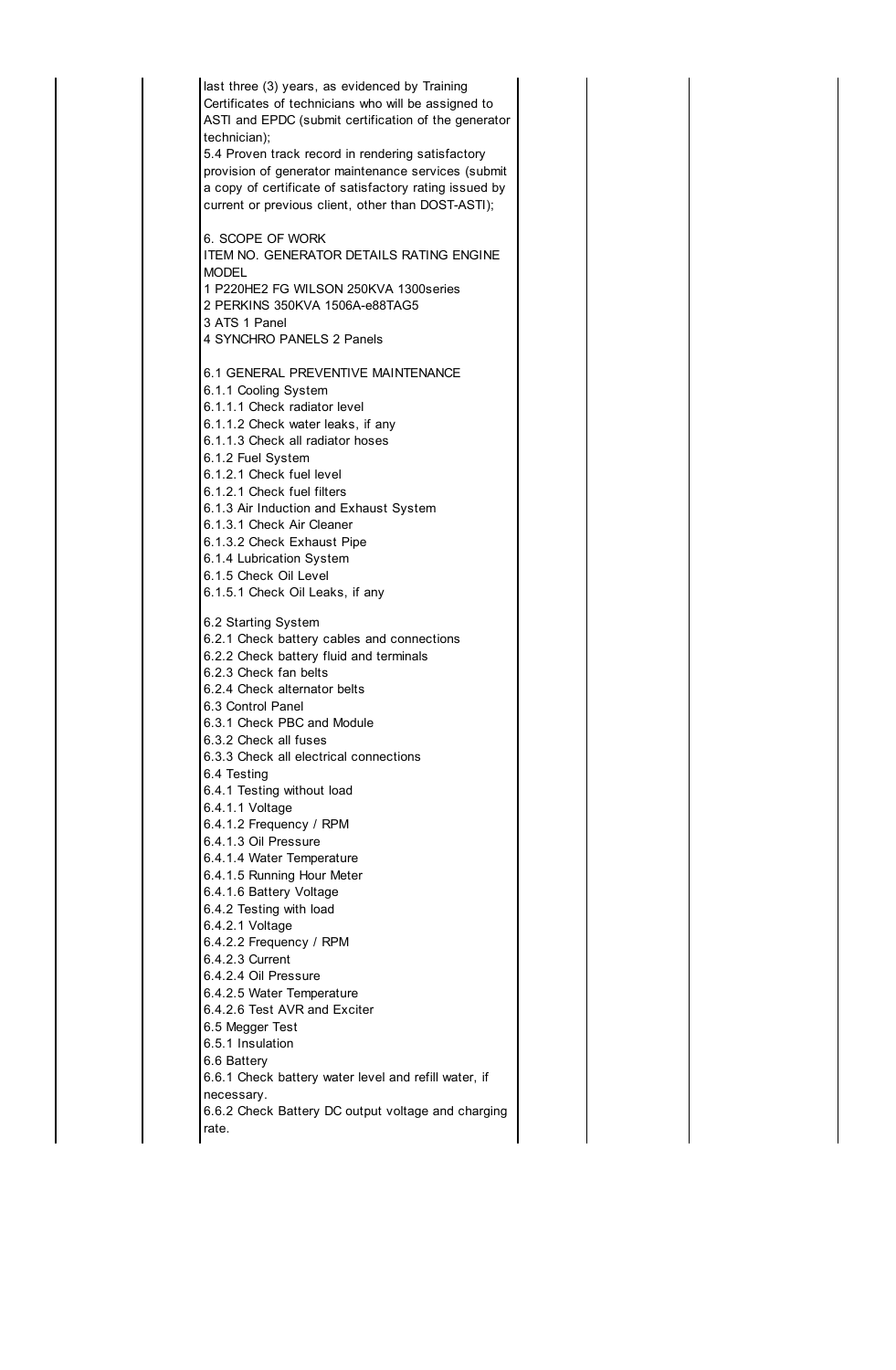| 6.6.3 Replace battery, if necessary.<br>6.7 Sanitation<br>6.7.1 Check Cleanliness                                                                                                                                                                                                                                                                                                                                                                                                                                                                                                                                                                                                                                                                                                                                                                                                                                                                                                                                                                                                                                                                                                                                                                                                                                                                                                                                                                                                                                                                                                                                                                                                                                                                                                                                               |
|---------------------------------------------------------------------------------------------------------------------------------------------------------------------------------------------------------------------------------------------------------------------------------------------------------------------------------------------------------------------------------------------------------------------------------------------------------------------------------------------------------------------------------------------------------------------------------------------------------------------------------------------------------------------------------------------------------------------------------------------------------------------------------------------------------------------------------------------------------------------------------------------------------------------------------------------------------------------------------------------------------------------------------------------------------------------------------------------------------------------------------------------------------------------------------------------------------------------------------------------------------------------------------------------------------------------------------------------------------------------------------------------------------------------------------------------------------------------------------------------------------------------------------------------------------------------------------------------------------------------------------------------------------------------------------------------------------------------------------------------------------------------------------------------------------------------------------|
| 7. Automatic Transfer Switch (ATS)<br>7.1 Check ATS indicator lamps and breaker<br>7.1. Checking of temperature on busbar and terminal<br>connection using thermal scanner.                                                                                                                                                                                                                                                                                                                                                                                                                                                                                                                                                                                                                                                                                                                                                                                                                                                                                                                                                                                                                                                                                                                                                                                                                                                                                                                                                                                                                                                                                                                                                                                                                                                     |
| 8. Preventive Maintenance for Synchro-Panel<br>8.1. Preventive Maintenance and Check-up                                                                                                                                                                                                                                                                                                                                                                                                                                                                                                                                                                                                                                                                                                                                                                                                                                                                                                                                                                                                                                                                                                                                                                                                                                                                                                                                                                                                                                                                                                                                                                                                                                                                                                                                         |
| 9. Change Oil, Coolant and Filters<br>9.1. Replace radiator liquid with coolant additive<br>9.2. Replace coolant/water filters<br>9.3. Replace fuel filters<br>9.4. Replace oil/lube filters<br>9.5. Change engine oil<br>9.6. Disposal of all waste fluids (if applicable)                                                                                                                                                                                                                                                                                                                                                                                                                                                                                                                                                                                                                                                                                                                                                                                                                                                                                                                                                                                                                                                                                                                                                                                                                                                                                                                                                                                                                                                                                                                                                     |
| 10. OBLIGATIONS OF THE SERVICE PROVIDER<br>10.1 Conduct the monthly preventive maintenance,<br>check-up and related minor repairs according to<br>schedule to ensure reliable operation of the<br>Generator Sets during the period coverage.<br>Quotation must include the supplies/materials needed<br>for replacement of engine oil, coolant and filters<br>(breakdown of materials cost shall also be provided).<br>10.2 Provide qualified technicians, supervision, tools<br>and equipment necessary to conduct the regular<br>preventive maintenance check-up and related<br>corrective repairs.<br>10.3 Undertakes minor adjustments and repairs as<br>required in the manufacturer's periodic schedule.<br>Labor and supplies, at no cost to ASTI.<br>10.4 Submits Service Report to the customer or site<br>representative upon completion of work, before<br>leaving the site. Detailed Incident Report may also be<br>requested for further information needed<br>10.5 In case of major repair, the supplier will submit<br>quotation of materials and spare parts needed,<br>including scope of work to be done (applicable only if<br>the unit is no longer under warranty.<br>10.6 Dispatch of the technicians for request of<br>service assistance must be done within 24 hours<br>upon receipt of complaint/report.<br>10.7 Designate a head office-based personnel who<br>will be responsible in managing and providing<br>administrative support services. 24/7 support thru<br>phone and email, including regular holidays, special<br>holidays and government announced holidays. On-<br>call support services must also be provided in<br>situations that require the presence of personnel, as<br>urgently needed to perform critical activities.<br>Response time is within 4 hours from receipt of call. |
| 11. SCHEDULE OF PREVENTIVE MAINTENANCE<br>The schedule of preventive maintenance shall be as<br>follows:<br>DOST-ASTIACTIVITY FREQUENCY SCHEDULE<br>General Preventive Monthly Every 3rd Friday<br>Maintenance of the Month                                                                                                                                                                                                                                                                                                                                                                                                                                                                                                                                                                                                                                                                                                                                                                                                                                                                                                                                                                                                                                                                                                                                                                                                                                                                                                                                                                                                                                                                                                                                                                                                     |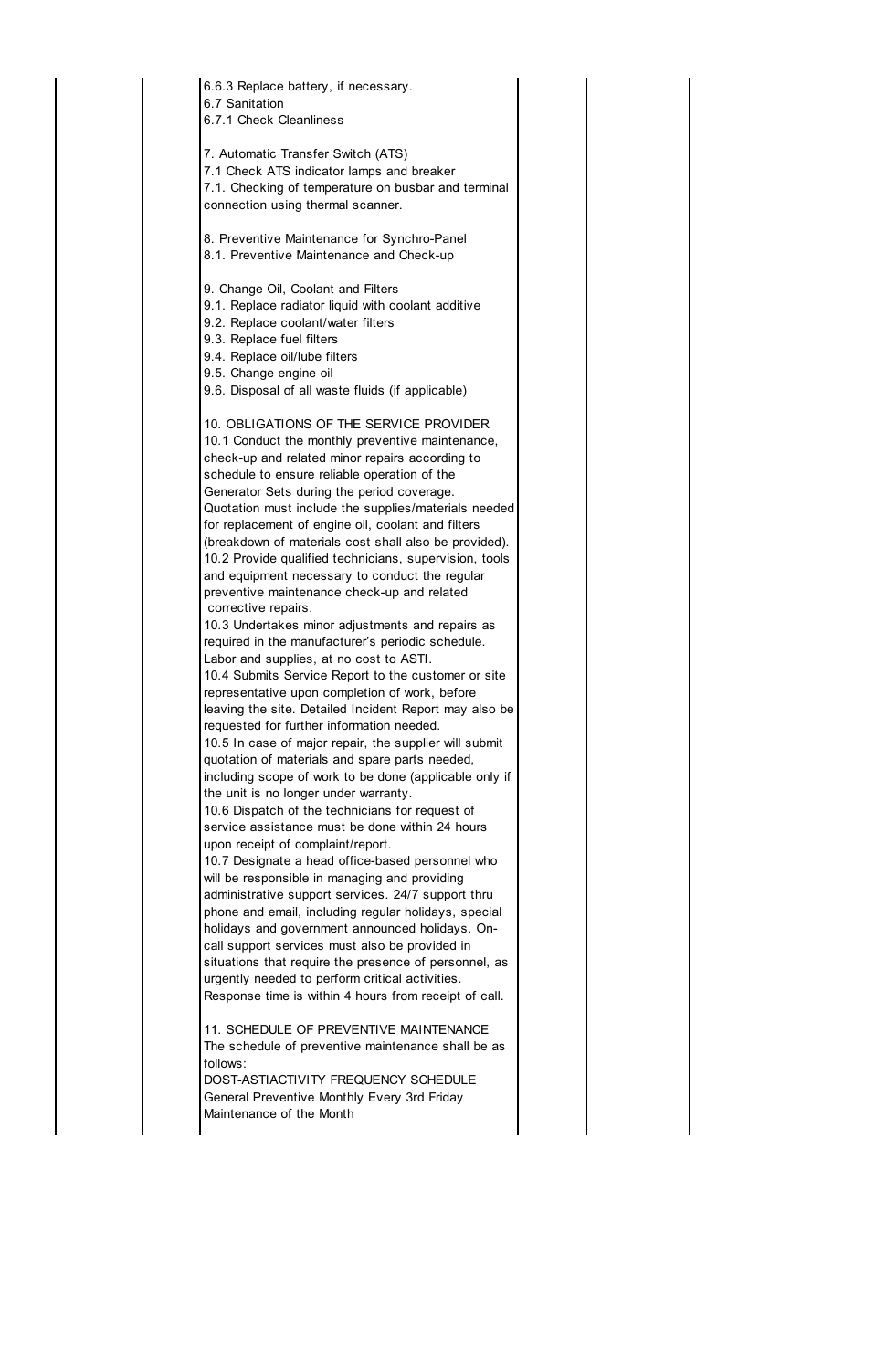| (Total Amount in Words) |                                                                                                           | Three Hundred Forty Four Thousand Seven Hundred Twenty Pesos Only |
|-------------------------|-----------------------------------------------------------------------------------------------------------|-------------------------------------------------------------------|
|                         |                                                                                                           | <b>TOTAL:</b><br>₱344,720.00                                      |
|                         | (Please see attached quotation.)                                                                          |                                                                   |
|                         |                                                                                                           |                                                                   |
|                         | acknowledged by the Parties.                                                                              |                                                                   |
|                         | to the Contract must be in writing, signed and                                                            |                                                                   |
|                         | exclusion of all other courts; and<br>2. Any amendment or additional terms and conditions                 |                                                                   |
|                         | of competent jurisdiction in Quezon City, to the                                                          |                                                                   |
|                         | In case of court suit, the venue shall be the courts                                                      |                                                                   |
|                         | Quezon City.                                                                                              |                                                                   |
|                         | application. The venue of the proceedings shall be in                                                     |                                                                   |
|                         | consultation, mediation and arbitration, in the order of                                                  |                                                                   |
|                         | related to the Contract and/or rights of the parties<br>arise, the same shall be submitted to mutual      |                                                                   |
|                         | 1. In the matter of dispute, should any dispute                                                           |                                                                   |
|                         | 15. DISPUTE RESOLUTION                                                                                    |                                                                   |
|                         | of action and remedies open to it.                                                                        |                                                                   |
|                         | three (3) periods, without prejudice to other courses                                                     |                                                                   |
|                         | reserves the right to rescind the contract after the<br>Service Provider fails to comply for a maximum of |                                                                   |
|                         | Contract Price by the winning Service Provider. ASTI                                                      |                                                                   |
|                         | corresponding penalties/liquidated damages of the                                                         |                                                                   |
|                         | in the Contract will result in the payment of                                                             |                                                                   |
|                         | <b>14. LIQUIDATED DAMAGES</b><br>Non-compliance with the Terms and Conditions stated                      |                                                                   |
|                         |                                                                                                           |                                                                   |
|                         | service report forms and other documentary<br>requirements.                                               |                                                                   |
|                         | submission of billing statement, duly accomplished                                                        |                                                                   |
|                         | EPDC upon acceptance of ASTI, subject to the                                                              |                                                                   |
|                         | monthly basis for DOST-ASTI and quarterly basis for                                                       |                                                                   |
|                         | Payment to the Service Provider shall be made on a                                                        |                                                                   |
|                         | 13. PAYMENT SCHEDULE                                                                                      |                                                                   |
|                         | are secured.                                                                                              |                                                                   |
|                         | properties, such as computers and other equipment                                                         |                                                                   |
|                         | to supervise the procedures and ensure that office                                                        |                                                                   |
|                         | During each scheduled preventive maintenance, an<br>authorized representative of ASTI shall be available  |                                                                   |
|                         | specifications and conditions of the Contract.                                                            |                                                                   |
|                         | maintenance activity in accordance with the                                                               |                                                                   |
|                         | closely monitor the implementation of the preventive                                                      |                                                                   |
|                         | The ASTI, through Property and Supply Section, shall                                                      |                                                                   |
|                         | 12. DUTIES AND RESPONSIBILITIES OF THE ASTI                                                               |                                                                   |
|                         |                                                                                                           |                                                                   |
|                         | Change Oil, Coolant Yearly 16 September 2022<br>and Filters                                               |                                                                   |
|                         | of ATS and Synchro Panels November 2022                                                                   |                                                                   |
|                         | Preventive Maintenance Semi-Annual 20 May and 18                                                          |                                                                   |
|                         |                                                                                                           |                                                                   |

 $\overline{\phantom{a}}$ The contract price is inclusive of taxes and other fees or charges. In case of failure to make the full delivery within the time specified above, a penalty of one-tenth (1/10) of one percent for every day of delay shall be imposed on the undelivered item/s. Once the cumulative amount of liquidated damages reaches ten percent (10%) of the amount of the contract, DOST-ASTI may rescind or terminate the contract, without prejudice to other courses of action and remedies available under the circumstances and in accordance with the provisions of the latest implementing rules and regulations of RA 9184.

Conforme:

Very Truly Yours,

(Signature over Printed Name of Supplier) Director, DOST-ASTI

**FRANZ A. DE LEON, Ph.D.**

Digitally signed by De Leon Franz Asunta

Digitally signed by Guba Gerwin Policarpio Date: 2022.02.11 17:40:11 +08'00'

(Date)